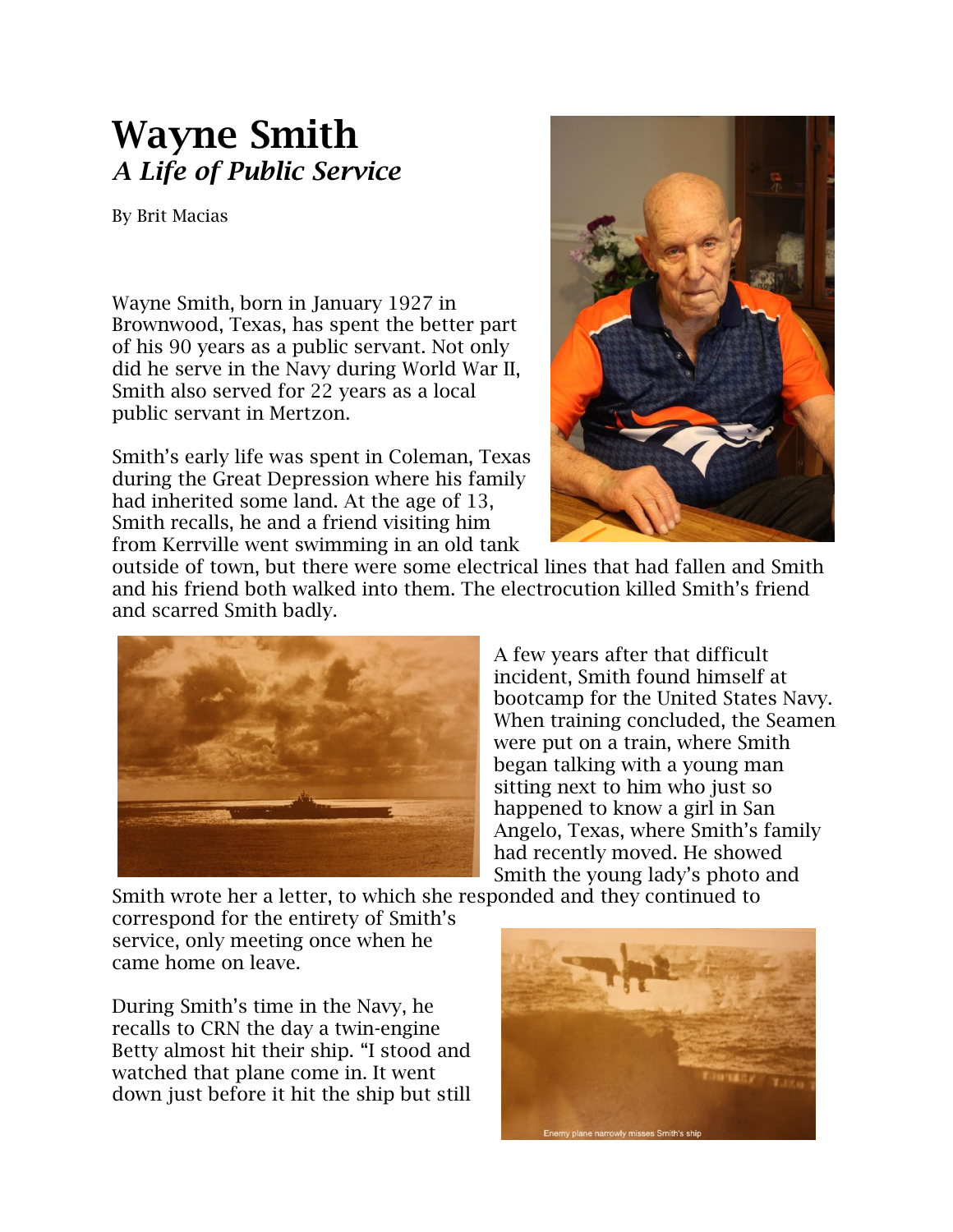caught us on fire." Smith explained to CRN that his quarters were in visible line with the plane coming in. Smith was part of the Repair Party aboard the ship, dedicated to repairing the ship and putting out any fires. He boarded this particular ship just after it had taken a torpedo hit. Of his time serving our country, Smith humbly states, "I wasn't a hero or anything like that, I was just one of the guys."



After his time in the Navy, Smith returned to San Angelo, Texas to marry the young pen pal, Margaret Haas, he'd fallen in love with during his time aboard a ship. The soon-to-be Mr. and Mrs. Smith faced some opposition from Margaret's pastor, Rodney Gibson, of First Presbyterian Church of San Angelo (now St. Paul's Presbyterian) due to the fact she was only 15 years old. Gibson claimed he would not marry Wayne and Margaret until she was 16. So, when she turned 16, the two sweethearts married on September 5, 1947. "My brother said it would last about a month, but it lasted nearly 60 years," Smith recalls, chuckling.

Out of the navy and back in the States, Smith began roofing with his family, finding he didn't care much for it, and he tried his hand at masonry. After completing a 4 year apprenticeship, he laid brick until 1960. He then worked a freight line for 10 years before moving to Mertzon to work for an energy plant owned by Conoco, later becoming Targa Resources. "Wayne always walked into work smiling with a positive attitude. He is very inspiring and a great mentor. Wayne is very proud of his family and grandkids," former coworker, Dennis Mendiola said of Smith. Wayne worked at the plant until his retirement in 1997, though he was busy delving into local public service as he worked there.